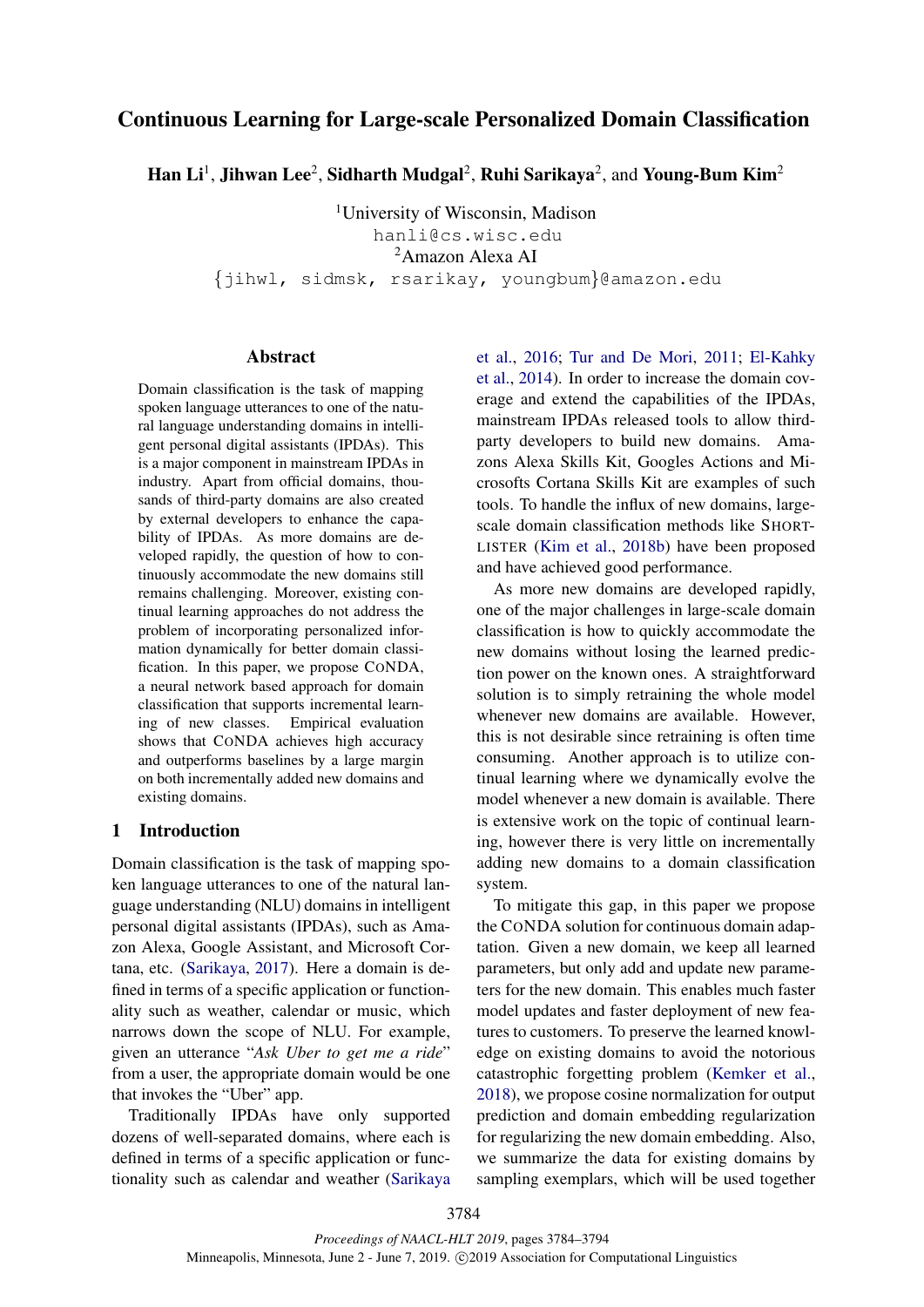with the new domain data for continuous domain adaptation. This is shown to further alleviate the overfitting on the new domain data. Empirical evaluation on real data with 900 domains for initial training and 100 for continuous adaptation shows that CONDA out performs the baselines by a large margin, achieving 95.6% prediction accuracy on average for the 100 new domains and 88.2% accuracy for all seen domains after 100 new domains have been accommodated (only 3.6% lower than the upperbound by retraining the model using all domain data). To summarize, we make the following contributions in this paper:

- We introduce the problem of continuous domain adaptation for large-scale personalized domain classification.
- We describe CONDA, a new solution for continuous domain adaptation with Cosine normalization, domain embedding regularization and negative exemplar sampling techniques. Our solution advances the research in continuous domain adaptation.
- We conduct extensive experiments showing that CONDA achieves good accuracy on both new and existing domains, and outperforms the baselines by a large margin.

# 2 Background and Problem Definition

# 2.1 Domain Classification

Domain classification is the task of mapping spoken language utterances to one of the NLU domains in IPDAs. A straightforward solution to tackle this problem is to ask users to explicitly mention the domain name with a specific invocation pattern. For example, for the utterance "*Ask Uber to get me a ride*", the invocation pattern is "*Ask* {*domain*} *to* {*perform action*}". While it makes things much simpler for the domain classifier, this significantly limits natural interaction with IPDAs as users need to remember the domain names as well as the invocation pattern. To address this limitation, *name-free domain classification* methods were developed for more user friendly interactions, and have been getting more attention recently. We specifically focus on the name-free scenario in this paper.

# 2.2 The Shortlister System

To our knowledge, the state-of-the-art for namefree domain classification is SHORTLISTER [\(Kim](#page-9-4)

[et al.,](#page-9-4) [2018b\)](#page-9-4), which leverages personalized user provided information for better classification performance. Specifically, it contains three main modules.

The first module is the LSTM-based encoder to map an utterance to a dimension-fixed vector representation. Given an utterance, each word is first represented as dense vectors using word embeddings, then a bidirectional LSTM [\(Graves and](#page-9-6) [Schmidhuber,](#page-9-6) [2005\)](#page-9-6) is be used to encode the full utterance.

The second module is the personalized domain summarization module. For each utterance from an IPDA user, a list of domains have been enabled by the user. These enabled domains can be viewed as user-specific personalized information. It has been shown that the domain classification accuracy can be significantly improved by leveraging information about enabled domains [\(Kim et al.,](#page-9-4) [2018b\)](#page-9-4). To represent the domain enablement information, first each enabled domain is mapped to a fixed-dimensional embedding, then a summarization vector is generated by taking an attention weighted sum [\(Luong et al.,](#page-9-7) [2015\)](#page-9-7) over the enabled domain embeddings.

Once the utterance representation and the enabled domain summarization are calculated, we concatenate the two vectors as the final representation. Then the third module, a feed-forward network, is used to predict the confidence score with a sigmoid function for each domain.

### 2.3 Continuous Domain Adaptation

As more new domains are developed, a major challenges in large-scale domain classification is quickly accommodating the new domains into the live production domain classification model without having to perform a full retrain. We refer to this problem as *Continuous Domain Adaptation* (CDA). In this paper, we specifically focus on the case of purely online learning where new domains where added one by one, since in practice we want to quickly integrate a new domain into the system as soon as it becomes available. We formally define the problem below.

<span id="page-1-0"></span>Definition 1 *(Online continuous domain adaptation)* Given a collection of k domains  $S_k$  =  $\{s_1, s_2, \ldots, s_k\}$ *, suppose we have a dataset*  $\mathcal{D}_k$ *defined on*  $S_k$  *where each item is a triple*  $(u, s, E)$ *with the utterance*  $u \in U$  *(the set for all possible utterances), the ground-truth domain*  $s \in S_k$ *, and*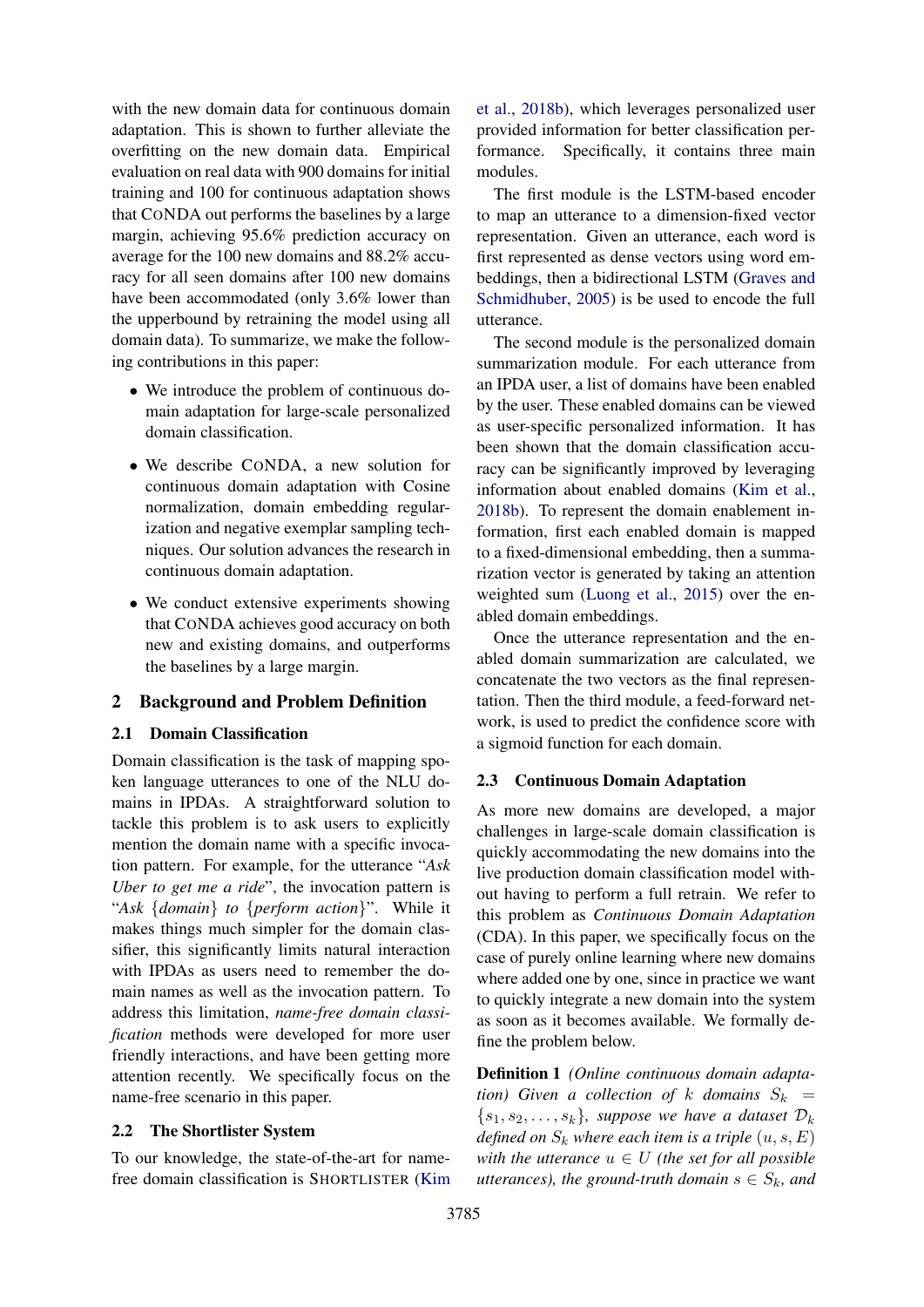*the enabled domains*  $E \subseteq S_k$ *. Denote*  $\mathcal{P}(S_k)$  *as the powerset of*  $S_k$ *, a model*  $M_k : U \times \mathcal{P}(S_k) \rightarrow$  $S_k$  has been trained on  $\mathcal{D}_k$  for domain classifica*tion with the accuracy*  $M_k(\mathcal{D}_k)$ . At some point, *a* new domain  $s_{k+1}$  is available with the corre*sponding dataset*  $D_{k+1} = \{(u, s_{k+1}, E) \mid E \subseteq$  $S_{k+1}$ } *with*  $S_{k+1} = S_k \cup \{s_{k+1}\}\$ . Taking advan*tage of*  $D_{k+1}$ *, the continuous adaptation for*  $s_{k+1}$ *is to update*  $M_k$  *to*  $M_{k+1}$  :  $U \times \mathcal{P}(S_{k+1}) \rightarrow S_{k+1}$ *so that the model can make predictions for*  $s_{k+1}$ , *with the goal of maximizing*  $M_{k+1}(D_{k+1})$  *and minimizing*  $M_k(\mathcal{D}_k) - M_{k+1}(\mathcal{D}_k)$ .

## 3 The CoNDA Solution

We introduce CONDA (Continuous Neural Domain Adaptation), a variation of SHORTLISTER that is capable of handling online CDA decribed in Definition [1.](#page-1-0) Similar to SHORTLISTER, it has three main modules.

The first module is the LSTM-based utterance encoder which shares the same architecture as the one used in SHORTLISTER, that maps an input utterance into a dense vector. After the training on the initial k-domain data  $\mathcal{D}_k$ , we freeze all parameters (i.e., the word embedding lookup and the bi-LSTM parameters) of this module from changing for the subsequent online domain adaptation tasks. Usually the value of  $k$  is large enough (hundreds or even thousands in real-world, at least 100 in our experiments), thus it is safe to assume that the parameters have been tuned sufficiently well to encode utterances from all existing and future domains. In this work we treat new words in the new domains as unknown and leave the problem of vocabulary expansion as future work.

The second module is the personalized domain summarization module which will map the enabled domains of an input utterance to a dense vector representation. It is also similar to the one in SHORTLISTER, except we will evolve the module as we are adding new domains. Specifically, given dataset  $\mathcal{D}_k$  on k domains for initial training, a domain embedding table  $T_k \in R^{k \times d_s}$  will be learned where  $d_s$  is the size of the domain embeddings. When a new domain  $s_{k+1}$  is available, we expand  $T_k$  to  $T_{k+1} \in R^{(k+1) \times d_s}$  by: (1) freezing the learned embeddings for all known domains; (2) adding a new row  $t_{k+1} \in R^{d_s}$  to  $T_k$  as the domain embedding for  $s_{k+1}$  and updating the new parameters  $t_{k+1}$  using all available training data at hand (i.e., the dataset  $D_{k+1}$  and the negative

samples which will be discussed later in this section). We repeat this procedure whenever a new domain is available. To avoid over-fitting on  $t_{k+1}$ , we introduce a new regularization term into the loss function. We describe the details in Section [3.2.](#page-3-0)

The third module is a two-layer feed-forward network as the classifier. The first layer  $f^{(1)}$ :  $R^{d_u+d_s} \to R^{d_h}$  maps the concatenation of the utterance embedding (in size  $d_u$ ) and domain summarization (in size  $d_s$ ) into fix-sized hidden representation (in size  $d_h$ ) using a fully connected layer followed by SELU activation [\(Klambauer et al.,](#page-9-8) [2017\)](#page-9-8), which is identical to the one in SHORTLIS-TER. Then the prediction layer  $f^{(2)} : R^{d_h} \to R^k$ maps the hidden representation to the final domain prediction scores. Unlike SHORTLISTER where the final prediction score is the dot product of the weight vector and the hidden representation, we choose to use the cosine score of the two, referred to as *cosine normalization*. To support online CDA when a new domain is available, we apply a similar approach to the domain embedding expansion described above to expand the prediction layer. Specifically, denote  $W_k^{(2)} \in R^{k \times d_h}$ be the weights for the prediction layer that has been trained on the initial  $k$  domains. To adapt the new domain  $d_{k+1}$ , we expand  $W_k^{(2)}$  $\bar{h}_k^{(2)}$  to  $W_{k+1}^{(2)} \in$  $R^{(k+1)\times d_h}$  by first freezing all learned parameters and adding a new row of learnable parameters  $w_{k+1} \in R^{d_h}$  to  $W_k^{(2)}$  $\frac{k^{(2)}}{k}$ .

As each time we only add one new domain, all training utterances during the update will have the same label. Thus, it's easy to overfit the new data such that catastrophic forgetting occurs. Inspired by [\(Rebuffi et al.,](#page-9-9) [2017\)](#page-9-9), we also propose a negative sampling procedure to leverage (limited) information on the known domains to alleviate the catastrophic forgetting problem. For the rest of the section, we will first talk about cosine normalization, and then domain embedding regularization, and finally negative sampling.

### 3.1 Cosine Normalization

As mentioned above, we use the cosine similarity of the weights and the hidden representation vector instead of the linear dot product in the prediction layer. Formally, let  $f_k^{(2)}$  $k^{(2)}: R^{d_h} \to [-1,1]^k$  be the prediction layer for  $k$  domains with parameters  $W_k^{(2)} \in R^{k \times d_h}$ . Given an input hidden representation  $h \in R^{d_h}$  from  $f^{(1)}$ , the score for the *i*-th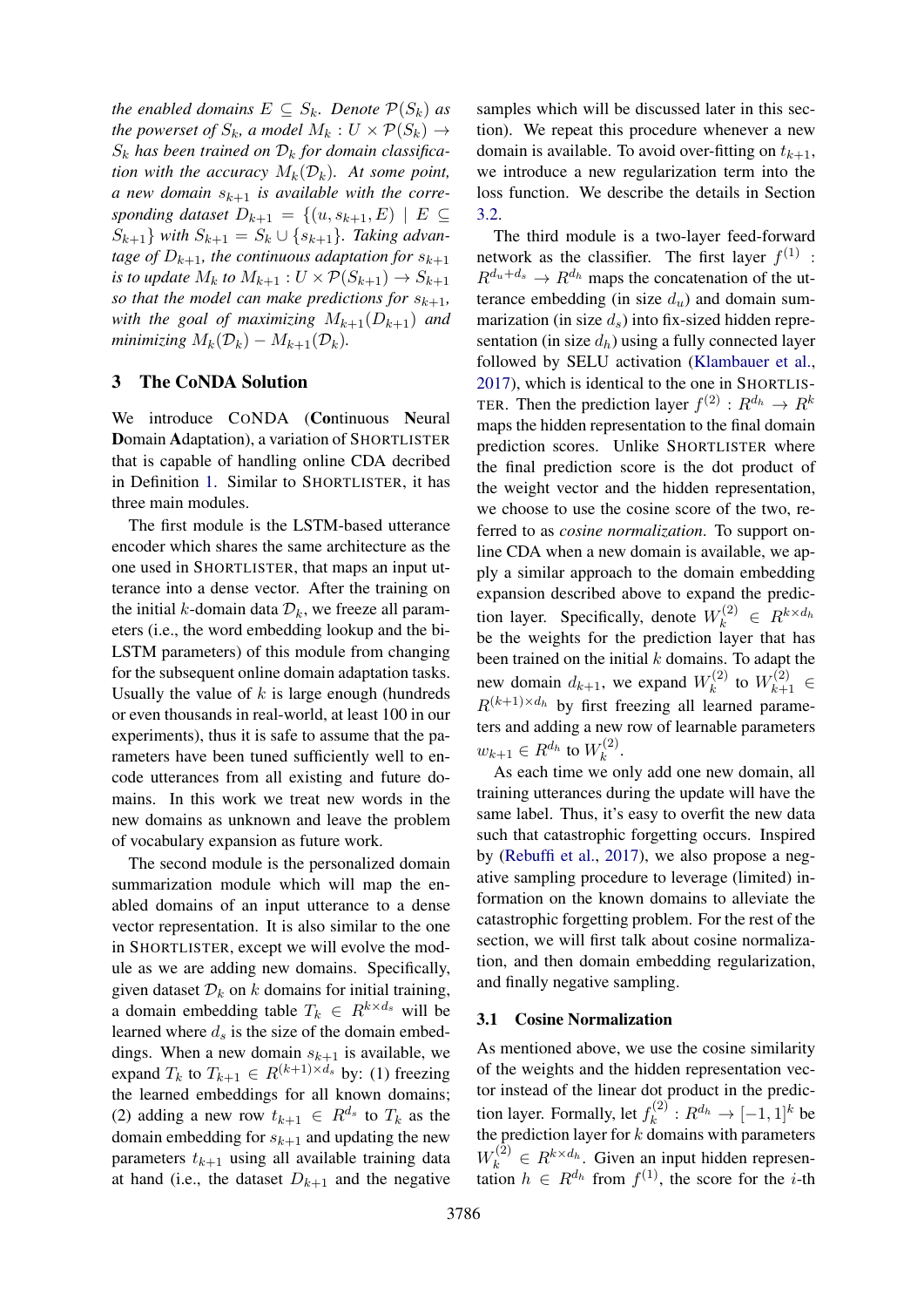<span id="page-3-2"></span>

Figure 1: Cosine Example.

domain under cosine normalization is:

<span id="page-3-1"></span>
$$
f_{k,i}^{(2)}(h) = \cos\left(h, W_{k,i}^{(2)}\right) = \frac{h \cdot W_{k,i}^{(2)}}{\|h\| \left\|W_{k,i}^{(2)}\right\|} \tag{1}
$$

To understand why cosine is better in the case of online CDA, let's first see the problem with the dot-product method. Suppose we are accommodating  $s_{k+1}$  with dataset  $D_{k+1}$ , because we train the new parameters  $w_{k+1}$  only on  $D_{k+1}$  where all utterances have the same domain  $s_{k+1}$ , the model can easily get good training performance on  $M_{k+1}(D_{k+1})$  by simply maximizing the values in  $w_{k+1}$  such that the dot product of the hidden representation with  $w_{k+1}$  is larger than the dot product with any other  $w_i, 1 \leq i \leq k$ . Effectively this leads to the model predicting domain  $s_{k+1}$  for any given utterance. Using cosine normalization instead as described in Eq. [1](#page-3-1) removes the incentive to maximize the vector length of  $w_{k+1}$ .

<span id="page-3-3"></span>**Example 1** *Suppose*  $M_k$  *has been initially trained* on  $\mathcal{D}_k$ , and domain  $s_1$ = "Weather". Given an ut*terance*  $u =$  "What's the weather today?",  $M_k$ *correctly classifies* u *into* s1*. Now a new domain*  $s_{k+1}$ ="Uber" is coming and we evolve  $M_k$  to  $M_{k+1}$ *. As the norm of the weights*  $w_{k+1}$  *could be much larger than*  $w_1$  *in the prediction layer, even if the hidden representation*  $h$  *of*  $u$  *is closer to*  $s<sub>1</sub>$  *in direction,*  $M_{k+1}$  *will classifier u into*  $s_{k+1}$  *as it has a higher score, shown in Figure [1.](#page-3-2)a. However if* we measure the cosine similarity,  $M_{k+1}$  will clas*sify* u *correctly because we now care more about the directions of the vectors, and the angle*  $\theta_1$  *between h and*  $s_1$  *is smaller (representing higher similarity) than the angle*  $\theta_2$  *between h and*  $s_{k+1}$ *, as shown in Figure [1.](#page-3-2)b.*

As we use the cosine normalization, all prediction scores are mapped into the range [-1, 1]. Therefore it's not proper to use log-Sigmoid loss function as in SHORTLISTER. So accompanying with the cosine normalization, the following hinge loss function has been used instead:

$$
\mathcal{L}_{hinge} = \sum_{i=1}^{n} y_i \max\{\Delta_{pos} - o_i, 0\}
$$

$$
+ \sum_{i=1}^{n} (1 - y_i) \max\{o_i - \Delta_{neg}, 0\}
$$
\n(2)

where  $n$  is the number of all domains,  $o_i$  is the predicted score for each domain,  $y$  is a  $n$ -dimensional one-hot vector with 1 in the ground-truth label and 0 otherwise.  $\Delta_{pos}$  and  $\Delta_{neg}$  are the hinge thresholds for the true and false label predictions respectively. The reason we use hinge loss here is that it can be viewed as another way to alleviate the overfitting on new data, as the restrictions are less by only requiring the prediction for the ground-truth to be above  $\Delta_{pos}$  and false domain predictions below  $\Delta_{neq}$ . Our experiments show that this helps the model get better performance on the seen domains.

### <span id="page-3-0"></span>3.2 Domain Embedding Regularization

In this section, we introduce the regularizations on the domain embeddings used in the personalized domain summarization module. Recall that given an utterance  $u$  with  $h^u$  as the hidden representation from the encoder and its enabled domains  $E$ , personalized domain summarization module first compares u with each  $s_i \in E$  (by calculating the dot product of  $h^u$  and the domain embedding  $t_i$  of  $s_i$ ) to get a score  $a_i$ , then gets the weight  $c_i = \exp(a_i) / \sum_{a_j} \exp(a_j)$  for domain  $s_i$ , and finally computes the personalized domain summary as  $\sum_{e_i \in E} c_i \cdot t_i$ . We observed that after training on the initial dataset  $D_k$ , the domain embedding vectors tend to roughly cluster around a certain (random) direction in the vector space. Thus, when we add a new domain embedding  $s_{k+1}$  to this personalization module, the model tends to learn to move this vector to a different part of the vector space such that its easier to distinguish the new domain from all other domains. Moreover, it also increases the  $\ell_2$  norm of the new domain embedding  $t_{k+1}$  to win over all other domains.

<span id="page-3-4"></span>Example 2 *Suppose a similar scenario to Example [1](#page-3-3)* where we have  $s_1$  = "Weather" in  $S_k$  and a *new domain*  $s_{k+1}$  = "Uber". As most utterances *in*  $D_{k+1}$  *have*  $s_{k+1}$  *as an enabled domain, it's easy for the model to learn to enlarge the norm of the new domain embedding*  $t_{k+1}$  *as well as make it close to the context of ride sharing, so that*  $t_{k+1}$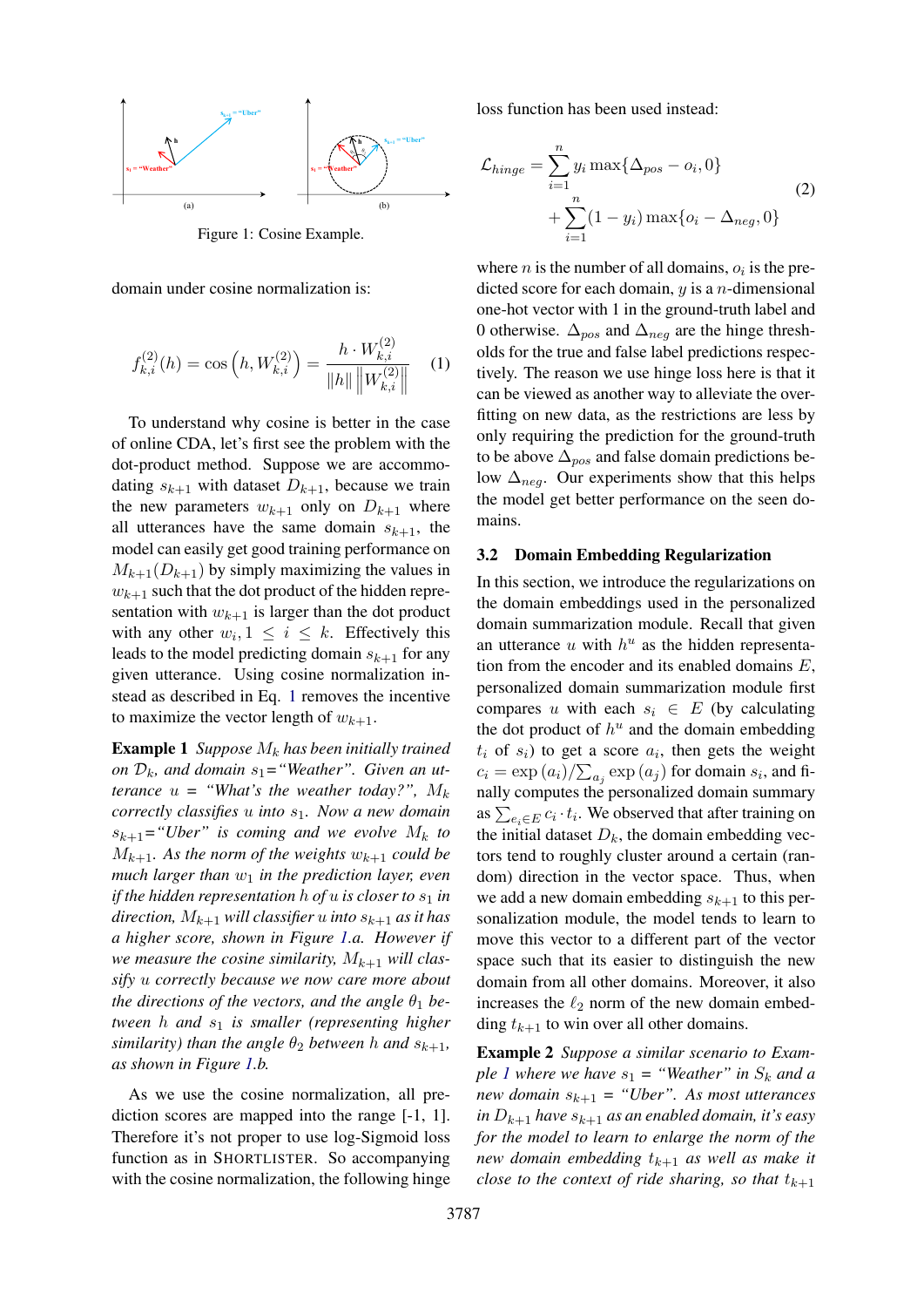*can dominate the domain summarization. Then coordinating with the new weights*  $w_{k+1}$  *in the* prediction layer  $f_{k+1}^{(2)}$ , the network can easily pre*dict high scores*  $s_{k+1}$  *and fit the dataset*  $D_{k+1}$ *. However, when we have utterances belonging to*  $s_1$  *with*  $s_{k+1}$  *as an enabled domain,*  $s_{k+1}$  *may still dominate the summarization which makes the prediction layer tends to cast those utterances to* sk+1*. We don't observe this on the initial training on*  $\mathcal{D}_k$  *because*  $s_{k+1}$  *was not visible at that time, thus cannot be used as an enabled domain. And it's even worse if*  $s_1$  *is similar to*  $s_{k+1}$  *in concept. For example if*  $s_1 = "Lyft",$  *in this case the utterances of the two domains are also similar, making* the dot product of  $t_{k+1}$  and the hidden representa*tions of the*  $s_1$ *'s utterances even larger.* 

To alleviate this problem, we add a new domain embedding regularization term in the loss function to constrain the new domain embedding vector length and force it to direct to a similar area where the known domains are heading towards, so that the new domain will not dominate the domain summarization. Specifically,

$$
\mathcal{L}_{der} = \sum_{i=1}^{k} \lambda_i \max\{\Delta_{der} - \cos(t_{k+1}, t_i), 0\} + \frac{\lambda_{norm}}{2} ||t_{k+1}||^2
$$
\n(3)

We call the first part of Eq. [3](#page-3-4) on the right hand side as the *domain similarity loss* where we ask the new domain embedding  $t_{k+1}$  to be similar to known domain  $t_i$ 's controlled by a Cosinebased hinge loss. As we may not need  $t_{k+1}$  to be similar to all seen domains, a coefficient  $\lambda_i$  is used to weight the importance each similarity loss term. In this paper we encourage  $t_{k+1}$  to be more similar to the ones sharing similar concepts (e.g. "Uber" and "Lyft"). We assume all training data are available to us, and measure the similarity of two domains by comparing their average of utterance hidden representations.

Specifically, denote  $\varphi : U \to R^{d_u}$  as the LSTM-encoder that will map an utterance to its hidden representation with dimension  $d_u$ . For each domain  $s_i \in S_{k+1}$ , we first calculate the average utterance representation on  $D_i$ 

<span id="page-4-0"></span>
$$
\widetilde{h}_i = \sum_{(u,s_i,e) \in D_i} \frac{\varphi(u)}{|D_i|} \tag{4}
$$

Then we set  $\lambda_i = \lambda_{dsl} \max\{\cos(h_i, h_{k+1}), 0\}$ with  $\lambda_{dsl}$  as a scaling factor.

Combining Eq. [2](#page-3-3) and [3,](#page-3-4) the final loss function for optimization is:  $\mathcal{L}_{total} = \mathcal{L}_{hinge} + \mathcal{L}_{der}$ 

### 3.3 Sampling Negative Exemplars

So far we developed our method by training only on the new data  $D_{k+1}$ , and use regularizations to prevent overfitting. However, in many real applications all of the training data, not only  $D_{k+1}$ , is actually available, but it's not affordable to retrain the full model using all data. Inspired by [\(Rebuffi](#page-9-9) [et al.,](#page-9-9) [2017\)](#page-9-9), we can select a set of exemplars from the previously trained data to further improve continual adaptation.

Suppose we are handling the new domain  $s_{k+1}$ with  $D_{k+1}$ , and all data trained previously is  $\mathcal{D}_k$ on k domains  $S_k$ . For each known  $s_i \in S_k$ , we pick  $N$  utterances from  $D_i$  as the exemplars for  $s_i$ . Denote  $P_i$  be the exemplar set for  $s_i$  and  $P = \bigcup_{i=1}^{k} P_i$  be the total exemplar set. To generate each  $P_i$ , we pick the top-N utterances that are closest to the average of the utterance hidden representation. Specifically, following Eq. [4,](#page-4-0) we first get the average representation  $h_i$ , then  $P_i$  is defined as follow:

<span id="page-4-1"></span>
$$
P_i =_{P_i \subseteq D_i, |P_i| = N} \sum_{(u, s_i, e) \in P_i} \cos \left(\varphi(u), \tilde{h}_i\right) \tag{5}
$$

If multiple candidates satisfying Eq. [5](#page-4-1) for  $P_i$ , we randomly pick one as  $P_i$  to break the tie. Once the domain adaptation for  $s_{k+1}$  is done, we similarly generate  $P_{k+1}$  and merge it to P. We repeat this procedure for negative sampling whenever a new domain is coming later.

As we add more new domains, the exemplar set P also grows. For some new domain  $D_{k+1}$ , we may have  $|P| \gg |D_{k+1}|$ . In this case, the prediction accuracy on the new domain data could be very low as the model will tend to not making mistakes on P rather than fitting  $D_{k+1}$ . To alleviate this problem, when  $|P|>|D_{k+1}|$ , we select a subset  $P' \subseteq P$  with  $|P'| = |D_{k+1}|$ , and P' will be used as the final exemplar set to train together with  $D_{k+1}$ . To generate P', we just randomly sample a subset from  $P$ , since it was observed to be effective in our experiments.

#### 4 Empirical Evaluation

#### 4.1 Experiment Setup

Dataset: We use a dataset defined on 1000 domains for our experiments which has 2.53M utterances, and we split them into two parts. The first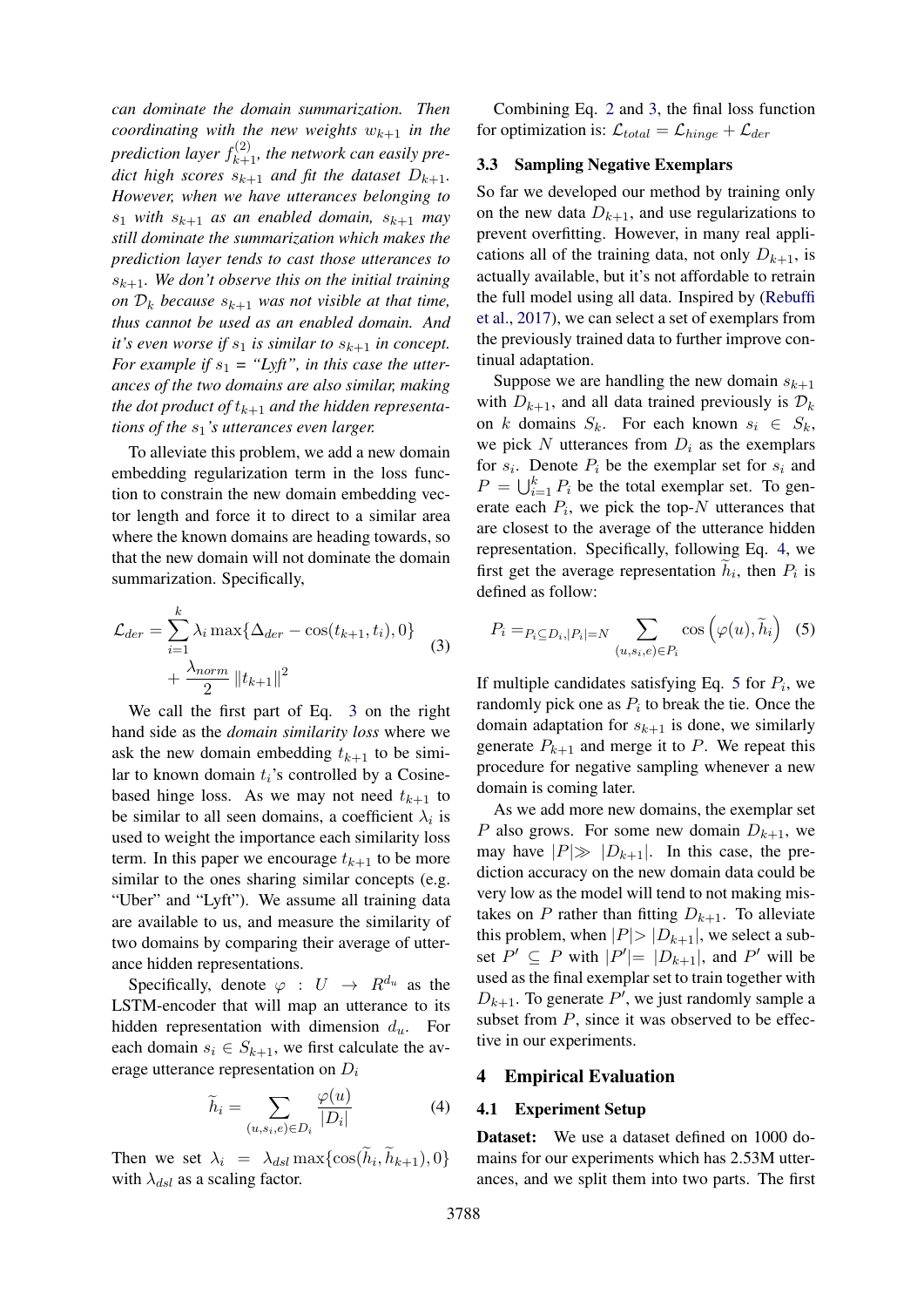<span id="page-5-1"></span>

Figure 2: Overall evaluation. (a) shows the accuracy for new domains. (b) shows the accumulated accuracy for previous new domains that have been adapted to the model so far. (c) shows the accumulated accuracy for all known domains including the ones used for initial training and all previously adapted new domains.

<span id="page-5-2"></span>

Figure 3: The model performance on different number of initial training domains. The red dashed line shows the upperbound of the accumulated accuracy, which is generated by retraining the model on all domains seen so far.

part contains 900 domains where we use it for the initial training of the model. It has 2.06M utterances, and we split into training, development and test sets with ratio of 8:1:1. We refer to this dataset as "InitTrain". The second part consists of 100 domains and is used for the online domain adaptation. It has 478K utterances and we split into training, development and test sets with the same 8:1:1 ratio. We refer to this dataset as "IncTrain".

Training Setup: We implement the model in PyTorch [\(Paszke et al.,](#page-9-10) [2017\)](#page-9-10). All of the experiments are conducted on an Amazon AWS p3.[1](#page-5-0)6xlarge<sup>1</sup> cluster with 8 Tesla V100 GPUs. For initial training, we train the model for 20 epochs with learning rate 0.001, batch size 512. For the continuous domain adaptation, we add the new domains in a random order. Each domain data will be trained independently one-by-one for 10 epochs, with learning rate 0.01 and batch size 128. For both training procedures, we use Adam as the optimizer. The development data is used to pick the best model in different epoch runs. We evaluate the classification accuracy on the test set.

#### 4.2 Overall Performance

We first talk about the overall performance. In our experiments we select two baselines. The first one linear-full-update which simply extends

Figure [2](#page-5-1) shows the accuracy for new domain adaptations. From the figure, here are the main observations. First, without any constraints, linear-full-update can easily overfits the new data to achieve 100% accuracy as shown in Figure [2\(](#page-5-1)a), but it causes catastrophic forgetting such that the accuracy on seen domains is (almost) 0 as shown in Figure [2\(](#page-5-1)b) and (c). By freezing the all trained parameters, the catastrophic forgetting problem is a bit alleviated for linear, but the accuracy on the seen domains is still very low as we add more new domains. Second, cos produces much better accuracy on seen domains with a bit

SHORTLISTER by adding new parameters for new domains and conducting full model updating. The second linear is similar to the first baseline except that we freeze all trained parameters and only allow new parameter updating. Both the two baselines update the model with  $D_{k+1}$  dataset only. To show the effectiveness of each component of CONDA, we choose four variations. The first one is cos where we apply the Cosine Normalization (CosNorm). The second one cos+der applies CosNorm with the domain embedding regularization. The third one cos+ns uses both CosNorm and negative exemplars. And the last one cos+der+ns is the combination of all three techniques, which is our CONDA model. For hyperparameters, we pick  $\Delta_{pos} = 0.5, \Delta_{neg} =$  $0.3, \Delta_{der} = 0.1, \lambda_{dsl} = 5$ , and  $\lambda_{norm} = 0.4$ .

<span id="page-5-0"></span><sup>1</sup> https://aws.amazon.com/ec2/instance-types/p3/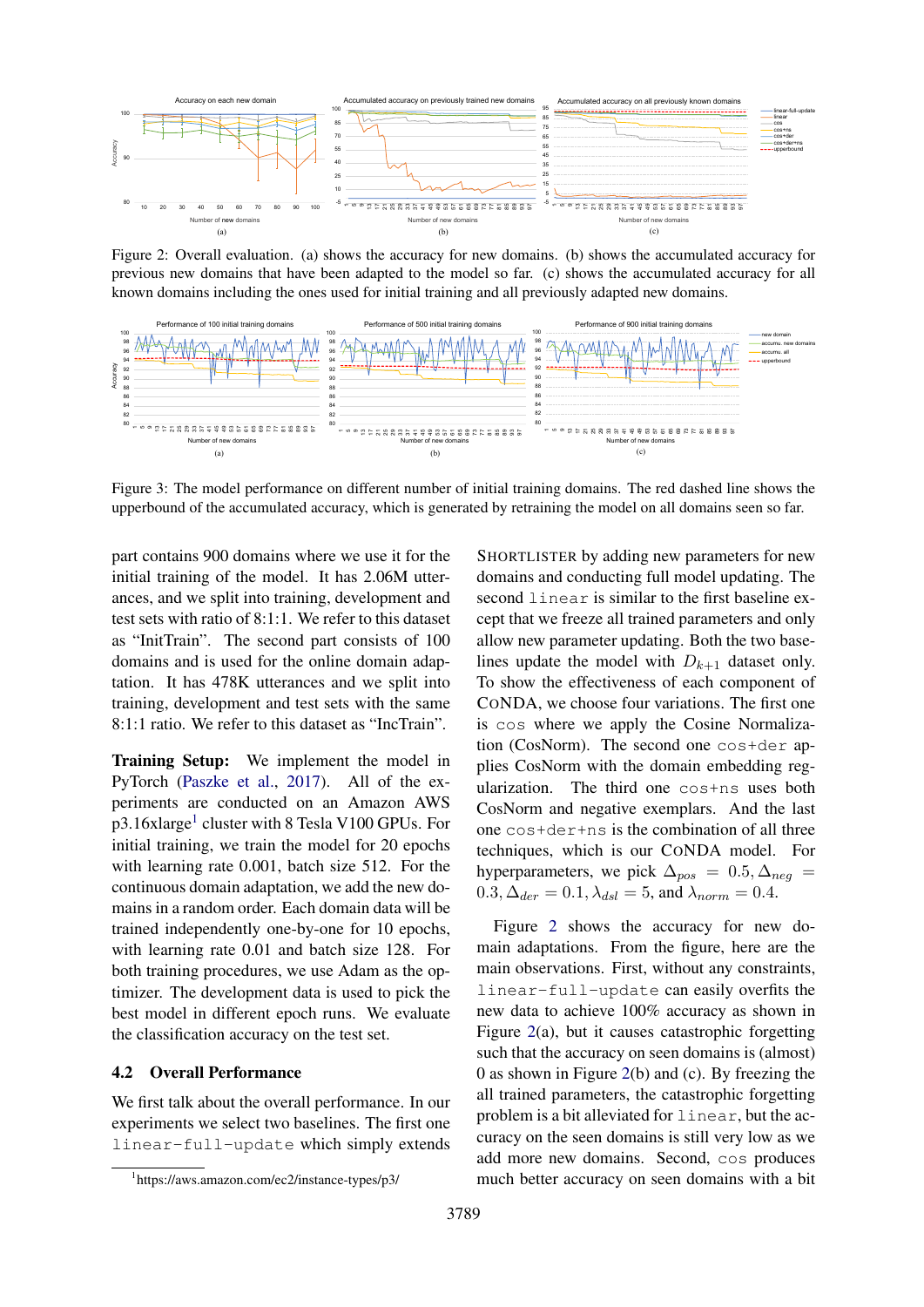lower accuracy on each new domain, showing the effectiveness of the Cosine normalization. Third, as we add more regularizations to the model, we get better accuracy on the seen domains (Figure [2](#page-5-1) (b) and (c)), at the cost of sacrificing a bit on the new domain accuracy (Figure [2](#page-5-1) (a)). Also, cos+der+ns (the CONDA model) achieves the best performance, with an average of 95.6% accuracy for each new domain and 88.2% accuracy for all previously seen domains after we add 100 new ones, which is only 3.6% lower than the upperbound (by retraining the model on the whole dataset). These demonstrate the superiority of our method.

### 4.3 Micro-benchmarks

Using Different Number of Initial Domains: We vary the number of domains for initial training to see if it will have a big impact on the model performance. Specifically, we pick 100 and 500 domains from InitTrain, and use the same IncTrain data for domain adaptation. Figure [3](#page-5-2) compares the model performance on these three different number (i.e., 100, 500, 900) of initial training domains. From the figure we can see that the curves share a similar pattern regardless of the number of initial domains, showing that our model is stable to the number of domains used for initial training.

Varying the hinge loss thresholds: We vary the classification hinge loss thresholds  $\Delta_{pos}$  and  $\Delta_{neg}$ to see how it will affect the performance. Specifically, we fix  $\Delta_{neq} = 0.3$  and vary  $\Delta_{pos}$  from 0.5 to 1.0, and fix  $\Delta_{pos} = 0.5$  and vary  $\Delta_{neg}$  from 0 to 0.4, respectively. For both of the them we use 0.1 as the step size. Figure [4](#page-7-0) shows the model performance. From the figures, we summarize the following observations. First, as we increase  $\Delta_{pos}$ , on average the accuracy on each new domain gets better (Figure [4\(](#page-7-0)a)), but we loss performance on all seen domains (Figure [4\(](#page-7-0)b)). This is in accord with our intuition that a larger  $\Delta_{pos}$  puts more constraint on the new domain predictions such that it tends to overfit the new data and exacerbates catastrophic forgetting on existing domains. Second, as we increase  $\Delta_{neq}$ , on average the accuracy on each new domain gets worse (Figure [4\(](#page-7-0)c)), but we get better performance on existing domains. This is because a larger  $\Delta_{neg}$  narrows down the prediction "margin" between positive and negative domains (similar to decreasing  $\Delta_{pos}$ ), so that less constraint has been put onto predictions to alleviate overfitting on the new domain data.

Varying the domain similarity loss threshold: We vary the threshold  $\Delta_{der}$  to see how it will affect the model performance. Specifically, we vary  $\Delta_{der}$  from 0 to 0.5 with step size 0.1, and Figure [5](#page-8-0) shows the model performance. As we increase  $\Delta_{der}$ , the performance on the new domains gets worse, and the drop is significant when  $\Delta_{der}$  is large. On the other hand, the accumulated accuracy on seen domains increases when we start to increase  $\Delta_{der}$ , and drops when  $\Delta_{der}$  is too large. This means we when we start to make the new domain embeddings to be similar to the existing ones, we alleviate the problem that the new domain dominates the domain summarization. Thus the accuracy on existing domains improves at the cost of sacrificing some accuracy on the new domains. However, if we continue to increase  $\Delta_{der}$ to make it very similar to some of existing domains, the new domain will compete with some existing ones so that we loss accuracy on both new and existing domains.

Varying the weights for domain similarity loss: To see how the weighted domain similarity loss will affect the performance, we compare it against the plain version without the utterance similarity weights. Specifically, we set each  $\lambda_i = \lambda_{ds}$ having the same value. And our experiments show that the plain version gets the average accuracy 94.1% on the new domains, which is 1.5% lower than the weighted version, and 88.7% accumulated accuracy on all domains after adding 100 new domains, which is 0.5% higher than the weighted version. This means we can get a bit higher accumulated accuracy at the cost of sacrificing more new domain accuracy. In real applications, the decision to whether use weighted domain similarity loss should be made by trading off the importance of the new and existing domains.

Varying the number of used negative exemplars: As we mentioned before, we downsample the negative exemplar set  $P$  to reduce the impact on new domain performance. To see if it's necessary, we compare it against the one without down-sampling. Our experiments show that without down-sampling, the model achieves 87.5% new domain accuracy on average which is 8.1% lower than the down-sampling version, and 87.2% accumulated accuracy on all domains which is 1.0% lower than the down-sampling one.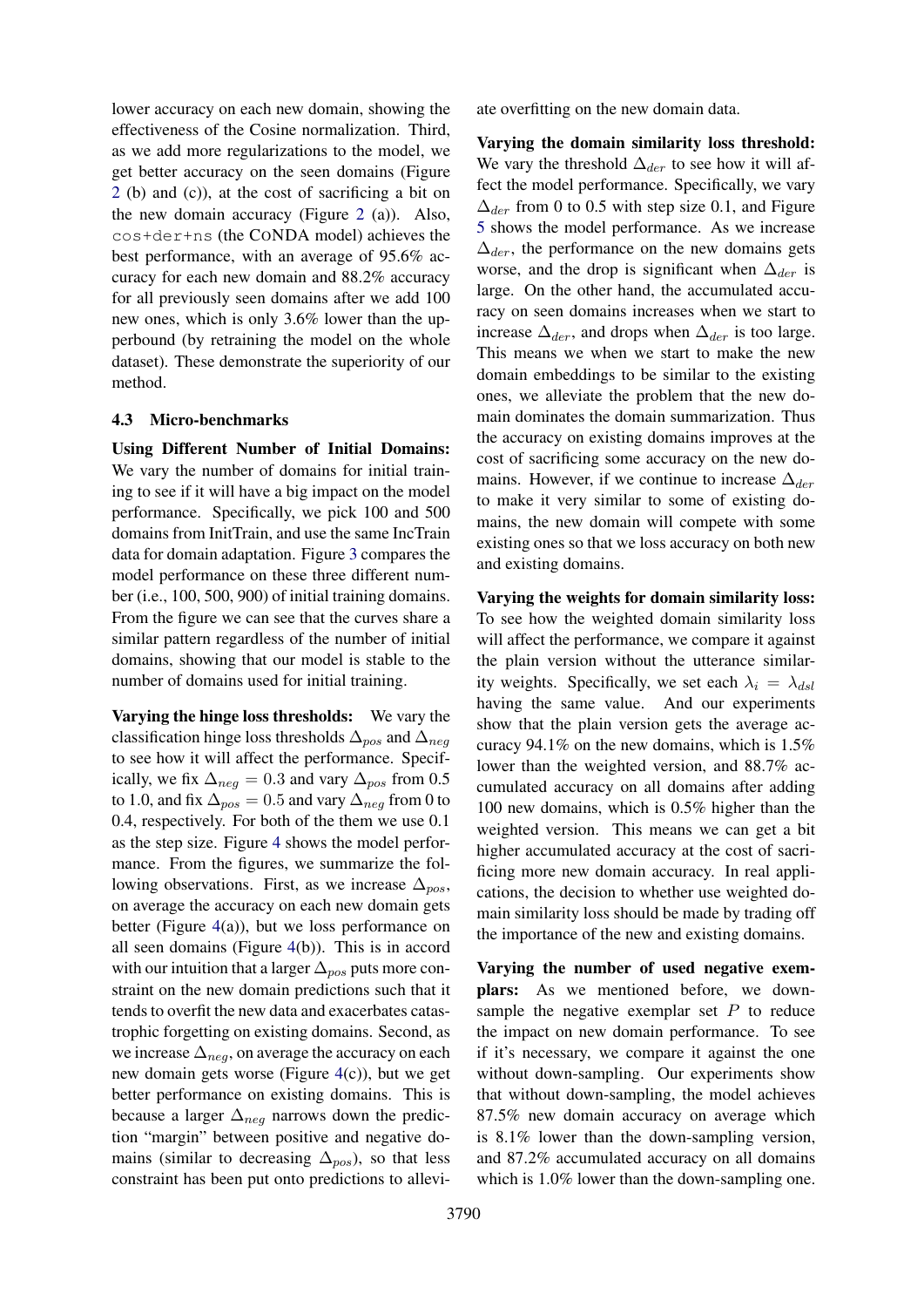<span id="page-7-0"></span>

Figure 4: Model performance by varying the hinge loss thresholds. (a) and (b) shows accuracy on new domain and accumulated accuracy for all seen domains respectively by varying  $\Delta_{pos}$ . Similarly, (c) and (d) shows the accuracy performance by varying  $\Delta_{neq}$ .

<span id="page-7-1"></span>

| <b>Prediction</b><br>Method | 100 initial<br>domains | 500 initial<br>domains | 900 initial<br>domains |
|-----------------------------|------------------------|------------------------|------------------------|
| Linear                      | 95 2                   | 93 9                   |                        |
| Cosine                      | 94 S                   |                        |                        |

Table 1: Linear dot product versus Cosine normalization on initial training for different number of domains.

This means down-sampling effectively improve the model performance.

Effect of Cosine normalization in initial training: We have shown Cosine normalization with hinge loss works better than linear dot product with sigmoid loss (used in SHORTLISTER) for CDA. Here we compare the two on the regular training setting where we train the model from scratch on a large dataset. Specifically, we compare the initial training performance on 100, 500, and 900 domains which are the same as we used earlier. Table [1](#page-7-1) shows the accuracy numbers. From the table we see that Linear works better than Cosine by 0.7-1.0% across different number of domains. Though the difference is not large, this means Linear could be a better option than Cosine when we train the model from scratch.

Varying the order of the new domains: To see if the incoming order of the new domains will affect the performance, we generate two different orders apart from the one used in overall evaluation. The first one sorts the new domains on the number of utterances in the decreasing order, and the second in the increasing order. Denote these three orders as "random", "decreasing", and "increasing", and we conduct domain adaptation on these orders. Our experiments show that they achieve 95.6%, 95.5%, and 95.6% average accuracy on new domains respectively, and 88.2%, 88.2%, and 88.1% accumulated accuracy on all domains after accommodating all 100 new domains. This indicates that there is no obvious difference on model performance, and our model is insensitive to the order of the new domains.

Using more new domains: We also experimented with adding a large number of new domains to see the limit of CONDA. Figure [6](#page-8-1) shows the results by continuously adapting 900 new domains one-by-one. From the figure we can see that at the early stage of the new domain adaptation (e.g., first 200 new domains), we get high new domain accuracy with little performance decrease on the existing domains. After that, the new domain performance becomes more unstable with violent oscillation, and the existing domain accuracy decreases more quickly. This suggests that we cannot run the new domain adaptation forever, and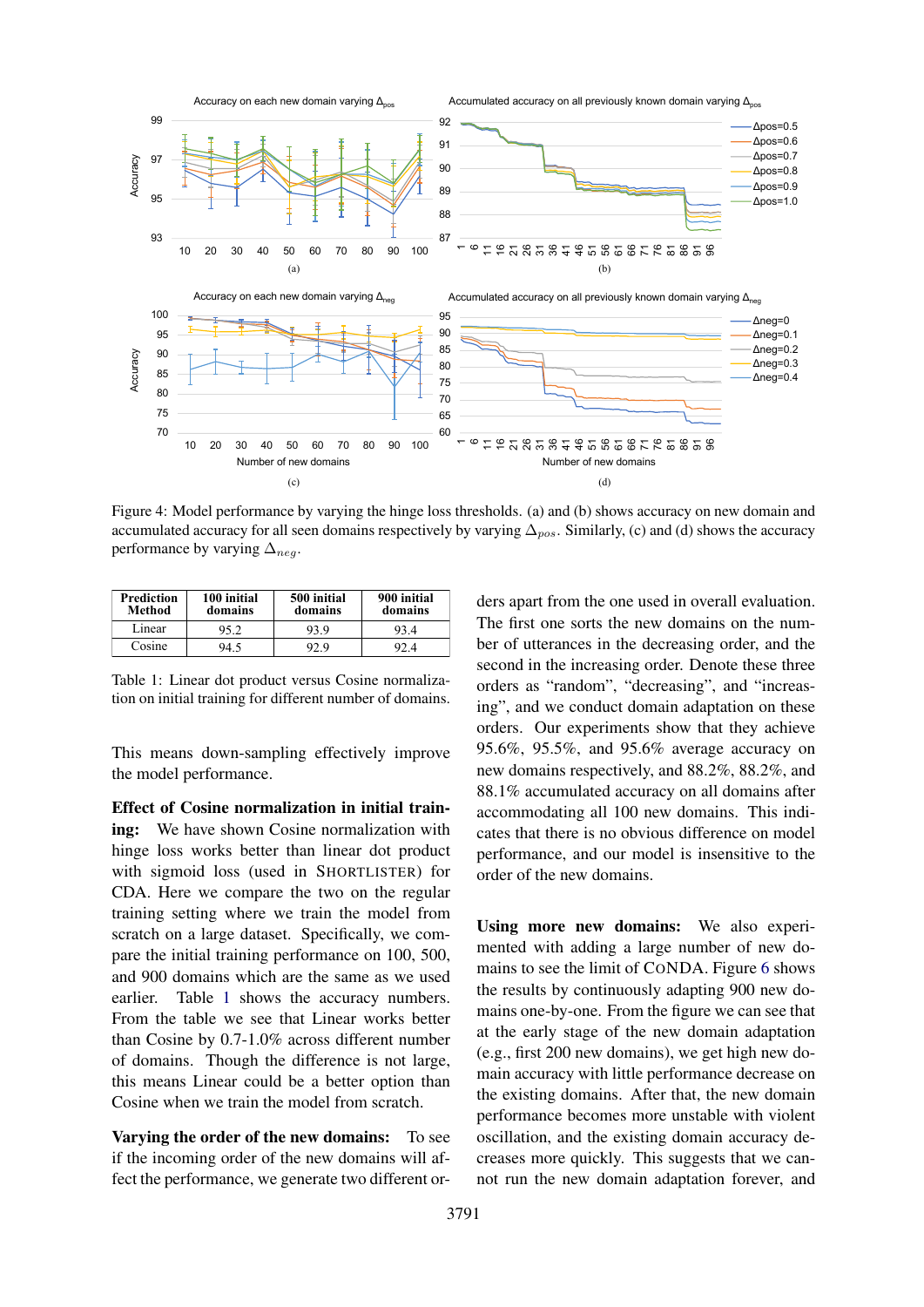<span id="page-8-0"></span>

Figure 5: Model performance by varying  $\Delta_{der}$ . (a) shows the accuracy on new domains, and (b) shows the accumulated accuracy for all seen domains.

after adapting a certain number of new domains (e.g., 200 new domains), it's more preferable to train the whole model from scratch.

# 5 Related Work

Domain Classification: Traditional domain classifiers were built on simple linear models such as Multinomial logistic regression or Support Vector Machines [\(Tur and De Mori,](#page-9-2) [2011\)](#page-9-2). They were typically limited to a small number of domains which were designed by specialists to be well-separated. To support large-scale domain classification, [\(Kim et al.,](#page-9-4) [2018b\)](#page-9-4) proposed SHORTLISTER, a neural-based model. [\(Kim](#page-9-11) [et al.,](#page-9-11) [2018a\)](#page-9-11) extended SHORTLISTER by using additional contextual information to rerank the predictions of SHORTLISTER. However, none of them can continuously accommodate new domains without full model retrains.

Continuous Domain Adaptation: To our knowledge, there is little work on the topic of continuous domain adaptation for NLU and IPDAs. [\(Kim et al.,](#page-9-12) [2017\)](#page-9-12) proposed an attention-based method for continuous domain adaptation, but it

<span id="page-8-1"></span>

Figure 6: Using 900 new domains for continual learning.

introduced a separate model for each domain and therefore is difficult to scale.

Continual Learning: Several techniques have been proposed to mitigate the catastrophic forgetting [\(Kemker et al.,](#page-9-5) [2018\)](#page-9-5). Regularization methods add constraints to the network to prevent important parameters from changing too much [\(Kirk](#page-9-13)[patrick et al.,](#page-9-13) [2017;](#page-9-13) [Zenke et al.,](#page-9-14) [2017\)](#page-9-14). Ensemble methods alleviate catastrophic forgetting by explicitly or implicitly learning multiple classifiers and using them to make the final predictions [\(Dai](#page-9-15) [et al.,](#page-9-15) [2009;](#page-9-15) [Ren et al.,](#page-9-16) [2017;](#page-9-16) [Fernando et al.,](#page-9-17) [2017\)](#page-9-17). Rehearsal methods use data from existing domains together with the new domain data being accommodated to mitigate the catastrophic forgetting [\(Robins,](#page-9-18) [1995;](#page-9-18) [Draelos et al.,](#page-9-19) [2017;](#page-9-19) [Re](#page-9-9)[buffi et al.,](#page-9-9) [2017\)](#page-9-9). Dual-memory methods introduce new memory for handling the new domain data [\(Gepperth and Karaoguz,](#page-9-20) [2016\)](#page-9-20). Among the existing techniques, our model is most related to the regularization methods. However, unlike existing work where the main goal is to regularize the learned parameters, we focus on regularizations on the newly added parameters. Our model also shares similar ideas to [\(Rebuffi et al.,](#page-9-9) [2017\)](#page-9-9) on the topic of negative exemplar sampling.

#### 6 Conclusion and Future Work

In this paper, we propose CONDA for continuous domain adaptation. By using various normalization and regularizations, our model achieves high accuracy on both the accommodated new domains and the existing known domains, and outperforms the baselines by a large margin. For future work, we consider extending the model to handle unknown words. Also, we want to find a more principled way to down sample the negative exemplars.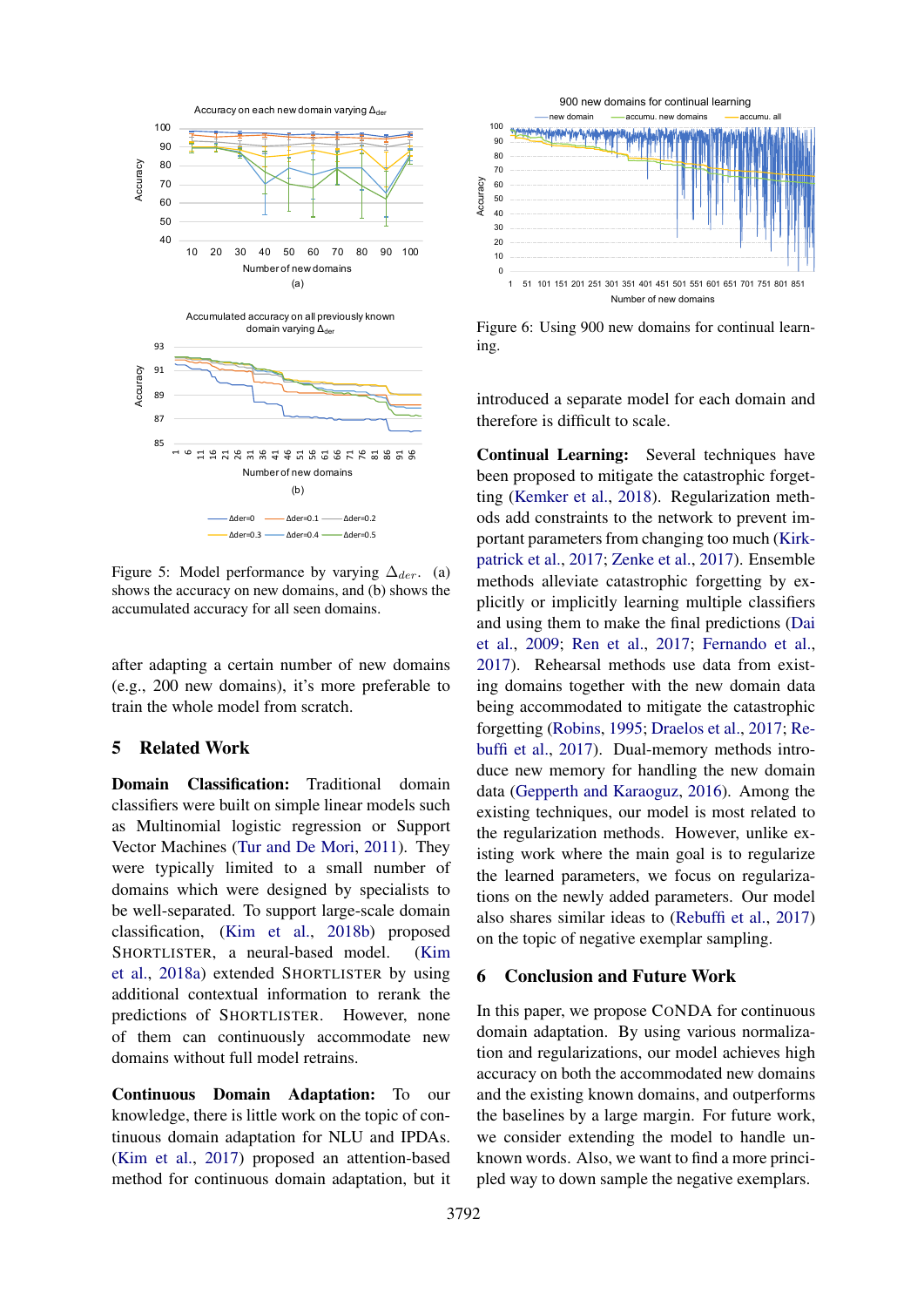#### References

- <span id="page-9-15"></span>Wenyuan Dai, Ou Jin, Gui-Rong Xue, Qiang Yang, and Yong Yu. 2009. Eigentransfer: a unified framework for transfer learning. In *Proceedings of the 26th Annual International Conference on Machine Learning*, pages 193–200. ACM.
- <span id="page-9-19"></span>Timothy J Draelos, Nadine E Miner, Christopher C Lamb, Jonathan A Cox, Craig M Vineyard, Kristofor D Carlson, William M Severa, Conrad D James, and James B Aimone. 2017. Neurogenesis deep learning: Extending deep networks to accommodate new classes. In *Neural Networks (IJCNN), 2017 International Joint Conference on*, pages 526–533. IEEE.
- <span id="page-9-3"></span>Ali El-Kahky, Xiaohu Liu, Ruhi Sarikaya, Gokhan Tur, Dilek Hakkani-Tur, and Larry Heck. 2014. Extending domain coverage of language understanding systems via intent transfer between domains using knowledge graphs and search query click logs. In *2014 IEEE International Conference on Acoustics, Speech and Signal Processing (ICASSP)*, pages 4067–4071. IEEE.
- <span id="page-9-17"></span>Chrisantha Fernando, Dylan Banarse, Charles Blundell, Yori Zwols, David Ha, Andrei A Rusu, Alexander Pritzel, and Daan Wierstra. 2017. Pathnet: Evolution channels gradient descent in super neural networks. *arXiv preprint arXiv:1701.08734*.
- <span id="page-9-20"></span>Alexander Gepperth and Cem Karaoguz. 2016. A bioinspired incremental learning architecture for applied perceptual problems. *Cognitive Computation*, 8(5):924–934.
- <span id="page-9-6"></span>Alex Graves and Jürgen Schmidhuber. 2005. Framewise phoneme classification with bidirectional lstm and other neural network architectures. *Neural Networks*, 18(5-6):602–610.
- <span id="page-9-5"></span>Ronald Kemker, Marc McClure, Angelina Abitino, Tyler L. Hayes, and Christopher Kanan. 2018. Measuring catastrophic forgetting in neural networks. In *Proceedings of the Thirty-Second AAAI Conference on Artificial Intelligence, New Orleans, Louisiana, USA, February 2-7, 2018*.
- <span id="page-9-11"></span>Young-Bum Kim, Dongchan Kim, Joo-Kyung Kim, and Ruhi Sarikaya. 2018a. A scalable neural shortlisting-reranking approach for large-scale domain classification in natural language understanding. In *Proceedings of the 2018 Conference of the North American Chapter of the Association for Computational Linguistics: Human Language Technologies, NAACL-HTL 2018, New Orleans, Louisiana, USA, June 1-6, 2018, Volume 3 (Industry Papers)*.
- <span id="page-9-4"></span>Young-Bum Kim, Dongchan Kim, Anjishnu Kumar, and Ruhi Sarikaya. 2018b. Efficient large-scale neural domain classification with personalized attention. In *Proceedings of the 56th Annual Meeting of the Association for Computational Linguistics (Volume 1: Long Papers)*, volume 1, pages 2214–2224.
- <span id="page-9-12"></span>Young-Bum Kim, Karl Stratos, and Dongchan Kim. 2017. Domain attention with an ensemble of experts. In *Proceedings of the 55th Annual Meeting of the Association for Computational Linguistics, ACL 2017, Vancouver, Canada, July 30 - August 4, Volume 1: Long Papers*.
- <span id="page-9-13"></span>James Kirkpatrick, Razvan Pascanu, Neil Rabinowitz, Joel Veness, Guillaume Desjardins, Andrei A Rusu, Kieran Milan, John Quan, Tiago Ramalho, Agnieszka Grabska-Barwinska, et al. 2017. Overcoming catastrophic forgetting in neural networks. *Proceedings of the national academy of sciences*, page 201611835.
- <span id="page-9-8"></span>Günter Klambauer, Thomas Unterthiner, Andreas Mayr, and Sepp Hochreiter. 2017. Self-normalizing neural networks. In *Advances in Neural Information Processing Systems*, pages 971–980.
- <span id="page-9-7"></span>Minh-Thang Luong, Hieu Pham, and Christopher D Manning. 2015. Effective approaches to attentionbased neural machine translation. *arXiv preprint arXiv:1508.04025*.
- <span id="page-9-10"></span>Adam Paszke, Sam Gross, Soumith Chintala, Gregory Chanan, Edward Yang, Zachary DeVito, Zeming Lin, Alban Desmaison, Luca Antiga, and Adam Lerer. 2017. Automatic differentiation in pytorch. In *NIPS-W*.
- <span id="page-9-9"></span>Sylvestre-Alvise Rebuffi, Alexander Kolesnikov, Georg Sperl, and Christoph H Lampert. 2017. icarl: Incremental classifier and representation learning. In *Proc. CVPR*.
- <span id="page-9-16"></span>Boya Ren, Hongzhi Wang, Jianzhong Li, and Hong Life-long learning based on dynamic combination model. *Applied Soft Computing*, 56:398–404.
- <span id="page-9-18"></span>Anthony Robins. 1995. Catastrophic forgetting, rehearsal and pseudorehearsal. *Connection Science*, 7(2):123–146.
- <span id="page-9-0"></span>Ruhi Sarikaya. 2017. The technology behind personal digital assistants: An overview of the system architecture and key components. *IEEE Signal Processing Magazine*, 34(1):67–81.
- <span id="page-9-1"></span>Ruhi Sarikaya, Paul A Crook, Alex Marin, Minwoo Jeong, Jean-Philippe Robichaud, Asli Celikyilmaz, Young-Bum Kim, Alexandre Rochette, Omar Zia Khan, Xiaohu Liu, et al. 2016. An overview of end-to-end language understanding and dialog management for personal digital assistants. In *Spoken Language Technology Workshop (SLT), 2016 IEEE*, pages 391–397. IEEE.
- <span id="page-9-2"></span>Gokhan Tur and Renato De Mori. 2011. *Spoken language understanding: Systems for extracting semantic information from speech*. John Wiley & Sons.
- <span id="page-9-14"></span>Friedemann Zenke, Ben Poole, and Surya Ganguli. 2017. Continual learning through synaptic intelligence. In *Proceedings of the 34th International*